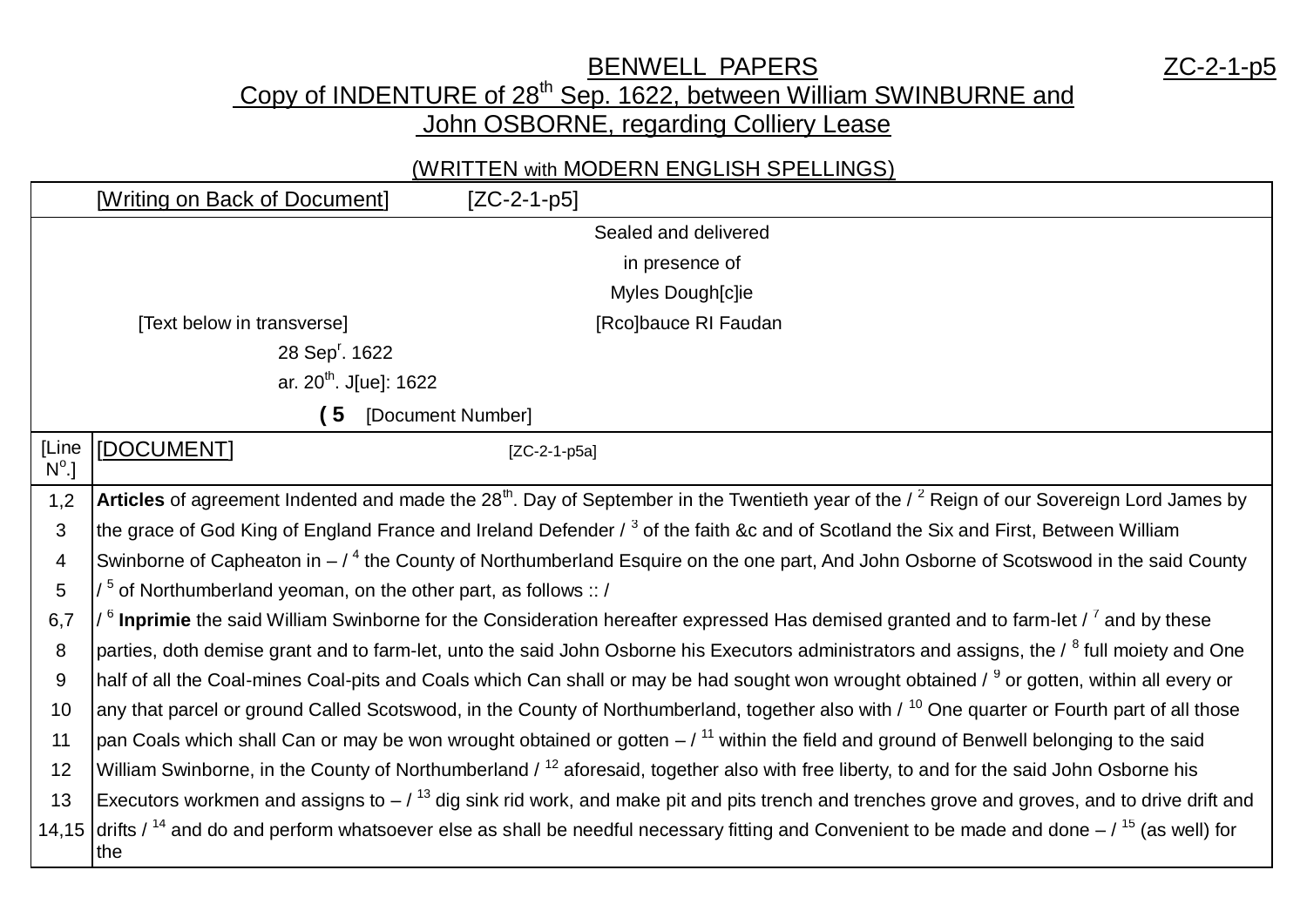16 winning obtaining working and getting of Coals, as also for the avoiding and Conveying of  $-7^{16}$  water and styth, Together with sufficient and 17 Convenient way-leave ground  $\sim$ staith-room> and, heap-room (as well) for  $/$ <sup>17</sup> the leading Carrying and Conveying of all such Coals as shall 18 proceed and Come forth of the said premises above  $\ell$ <sup>18</sup> mentioned the nearest and most Convenient way to Scotswood staith, adjoining to the

19,20 River of Tyne, as / <sup>19</sup> also for the laying and placing of all such Coals stones sand and gravel and other Rubbish as shall proceed / <sup>20</sup> and 21 Come forth of the said premises, together with free liberty to erect build and make hovels shed and  $-7^{21}$  lodges for the workmen to dwell and 22 work Under, which shall be employed about the said Coal-works  $/$ <sup>22</sup> together with one little Cottage house with the appurtenances late in 23 the occupation of John [Beyond], and one boat-room[ ]  $/$  <sup>23</sup> art Scotswood staith, together with free liberty and passage for a boat to pass and 24  $\frac{1}{2}$  re-pass upon the said –  $\frac{24}{3}$  River of Tyne (as well) about the Carrying and Conveying of travellers and passengers (as also) for the Catching 25,26 / <sup>25</sup> and fishing for Salmon in the River of Tyne aforesaid **To Have** and to hold, all the said Coal-mines / <sup>26</sup> Coal-pits and Coals with the[ire] 27 appurtenances and all [and] singular other the [premises] above by these parties  $/27$  demised and granted or mentioned or intended to be 28 demised or granted and every part and parcel thereof  $\ell^{28}$  unto the said John Osborne his Executors administrators and assigns, From the 29 feast of All Saints Commonly Called / <sup>29</sup> All-hallows day next Coming after the date hereof, unto the full end and term of Ten years, From 30 | hence next  $/30$  ensuing and fully to be Complete and ended  $/$ 

31,32 / <sup>31</sup> **In Consideration** whereof the said John Osborne for himself his Executors administrators and assigns / <sup>32</sup> doth Covenant promise and 33 grant by these parties, To and with the said William Swinborne his heirs  $/$ <sup>33</sup> Executors administrators and assigns. That he the said John 34 | Osborne his Executors administrators or assigns shalll]  $\lambda^{34}$  Yearly and every year during the First Three years of the said term well and truly 35.36 Content and pay or / <sup>35</sup> Cause to be Contented and paid unto the said William Swinborne his heirs Executors administrators or assigns / <sup>36</sup> the 37 sum of Twenty and Four pound of lawful money of England, At Four feasts or terms in the  $/$ <sup>37</sup> year (that is to say) At the feast of the 38 purification of our blessed Lady Saint Mary the virgin Commonly / 38 Called Candle-mas day, the Feast of Philip and J[a]cob Commonly Called 39 May day the feast of Saint Peter  $-$  /  $^{39}$  avuncular Commonly Called Sam'as day, And the feast [e] of All Saints Commonly Called All [hallows] 40  $\vert$  day by even and equal / <sup>40</sup> [portions, first Portion th]at thereof to begin at Can[dl]e-mas next Coming (A[nd] also[e ] and 41 [ ][Damage at fold paper] / <sup>41</sup> [& e]very and any year during the Seven last years of the said term unto the said William Sw[inborne 42  $\parallel$  his] [Damage at fold paper] / <sup>42</sup> Heirs or assigns, the sum of Thirty pound of lawful money of England, All the said Four feast or [terms] / <sup>43</sup> in 43,44 the Year (that is to say) At the feast of the Purification of our Lady, the feast of Philip and Jacob, the / <sup>44</sup> feast of Saint Peter avuncular, and the feast of All Saints, by even and equal portions :: / [ZC-2-1-p5a]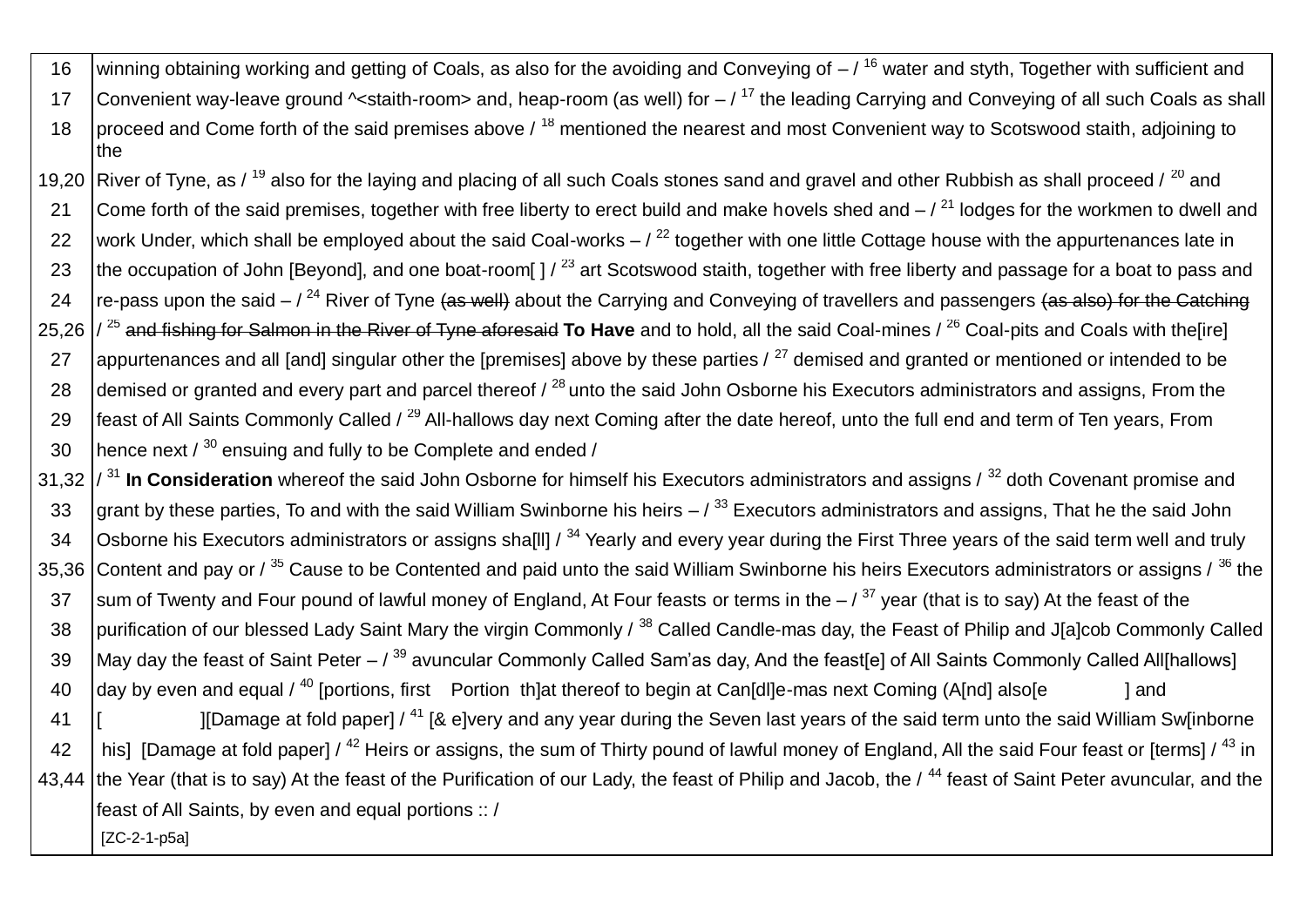## (WRITTEN with OLD ENGLISH SPELLINGS)

|                         | [Writing on Back of Document]                                                                                                                                 | $[ZC-2-1-p5]$  |                      |  |  |  |  |
|-------------------------|---------------------------------------------------------------------------------------------------------------------------------------------------------------|----------------|----------------------|--|--|--|--|
|                         |                                                                                                                                                               |                | Sealed and del'd     |  |  |  |  |
|                         |                                                                                                                                                               |                | in p'sene of         |  |  |  |  |
|                         |                                                                                                                                                               |                | Myles Dough[c]ie     |  |  |  |  |
|                         | [Text below in transverse]                                                                                                                                    |                | [Rco]bauce RI Faudan |  |  |  |  |
|                         | 28 Sep <sup>r</sup> . 1622                                                                                                                                    |                |                      |  |  |  |  |
|                         | ar. 20 <sup>th</sup> . J[ue]: 1622                                                                                                                            |                |                      |  |  |  |  |
|                         |                                                                                                                                                               |                |                      |  |  |  |  |
|                         | (5)<br>[Document Number]                                                                                                                                      |                |                      |  |  |  |  |
|                         |                                                                                                                                                               |                |                      |  |  |  |  |
| [Line<br>$N^{\circ}$ .] | [DOCUMENT]                                                                                                                                                    | $[ZC-2-1-p5a]$ |                      |  |  |  |  |
| $\mathbf 1$             | Articles of agreement Indented and made the xxviii <sup>th</sup> . Daie of September in the Twentith yeare of the                                             |                |                      |  |  |  |  |
| 2                       | Raigne of oure Sov'aigne Lord James by the grace of God Kinge of Englande Frannce and Ireland Defrnder                                                        |                |                      |  |  |  |  |
| 3                       | of the faith &c and of Scotland the Six and Fistith, Betweene William Swinborne of Captheaton in -                                                            |                |                      |  |  |  |  |
| 4                       | the Countie of Northumberland Esquier on thone ptie, And John Osborne of Scoteswood in the said Countie                                                       |                |                      |  |  |  |  |
| 5                       | of Northumberland yeoman, on thother ptie, as followeth :: /                                                                                                  |                |                      |  |  |  |  |
| 6                       | Inprimie the said William Swinborne for the Consideracon heareafter expressed Hath demised grannted and to farme letten                                       |                |                      |  |  |  |  |
| $\overline{7}$          | and by theise pw'tes, doth demise grannt and to farme lett, vnto the said John Osborne his Executo <sup>rs</sup> administrato <sup>re</sup> and assignes, the |                |                      |  |  |  |  |
| 8                       | full moyetie and One half of all the Colemynes Colepittes and Coles w <sup>ch</sup> Cann shall or maie be hadd soughte wonn wrought obtayned                  |                |                      |  |  |  |  |
| 9                       | or gotten, within all evry or any that pcell or ground Called Scoteswood, in the Countie of Northumberland, together also w <sup>t</sup> h                    |                |                      |  |  |  |  |
| 10                      | One quarter or Fourth pte of all those pann Coles which shall Cann or maie be wonn wrought obtayned or gotten -                                               |                |                      |  |  |  |  |
| 11                      | w <sup>t</sup> hin the fielde and grounde of Benwell belonging to the said William Swinborne, in the Countie of Northumberland                                |                |                      |  |  |  |  |
| 12                      | aforesaid, together also w <sup>t</sup> h free libertie, to and for the said John Osborne his Executo <sup>rs</sup> workemen and assignes to -                |                |                      |  |  |  |  |
| 13                      | digg sinck ridd work, and make pitt and pittes trench and trenches grove and groves, and to dryve drifte and drifts                                           |                |                      |  |  |  |  |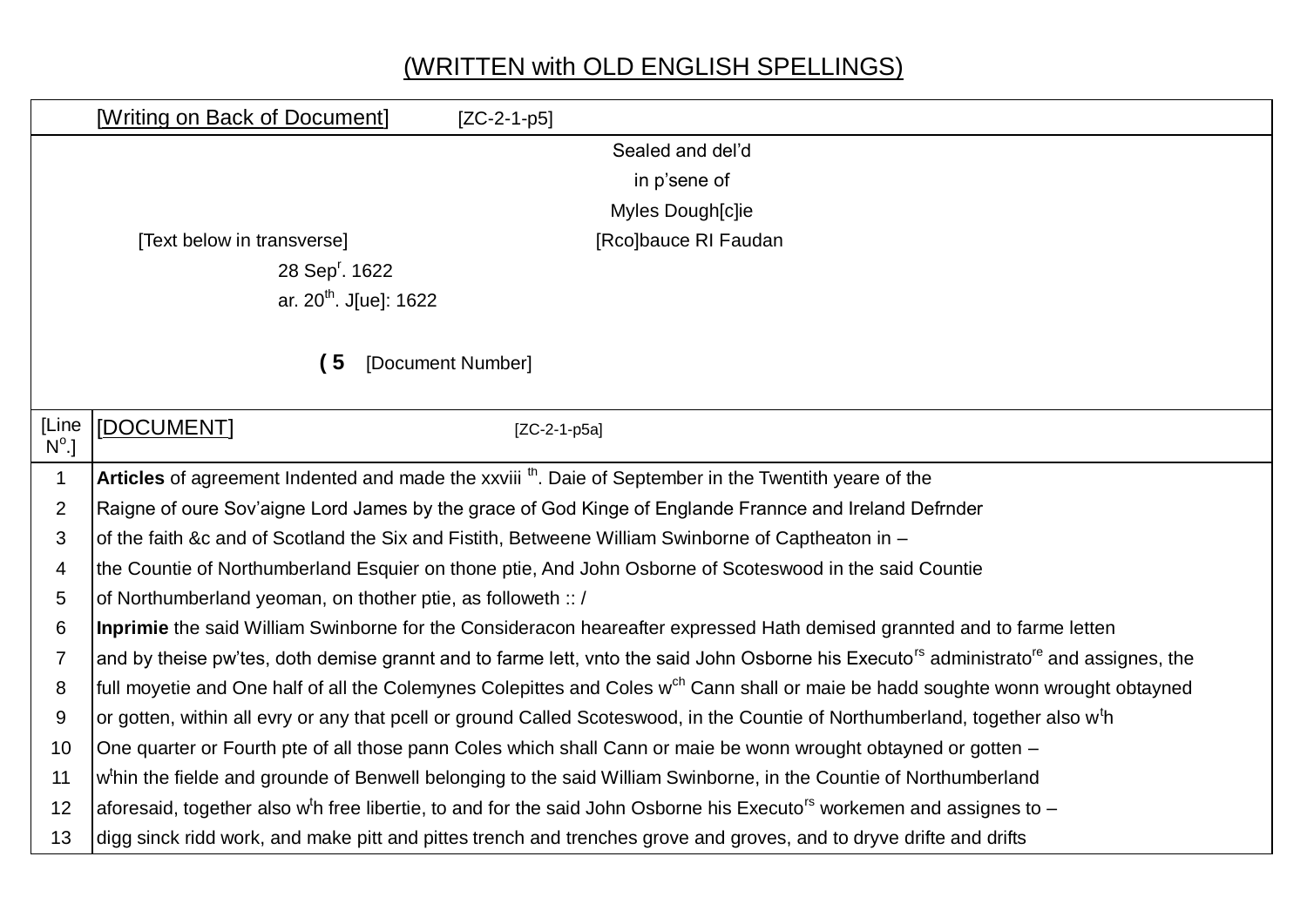$14$ and doe and p'forme whatsoev' ells as shall be needfull necessarie fitting and Convienient to be made and done (aswell) for the wyning obtayneing working and getting of Coles, as also for the avoyding and Conveying of -15 water and styth, Togeather w<sup>t</sup>h suffitient and Convenient wayleave ground ~staiethroome> and, heaperoome (aswell) for -16 the leading Carrying and Conveying of all such Coles as shall proceed and Come forth of the said p'misses abov[e] 17 menco'ed the nearest and moste Convenient waie to Scoteswood staieth, adioyning to the Ryver of Tyne, as 18 also for the laving and placeing of all such Coles stones sand and gravell and other Rubbishe as shall procead 19 and Come forth of the said p'misses, together w<sup>t</sup>h free libertie to erecte buyld and make hoveles sheede and -20 lodges for the workemen to dwell and worke Vnder, w<sup>o</sup>h shall be ymploved about the said Coleworkes –  $21$ 22 together w<sup>t</sup>h one litle Cottage howse w<sup>t</sup>h thapperten'nces late in thoccupacon of John IRIee vond, and one boteroom [] 23 att Scoteswood staith, togeather w<sup>t</sup>h free libertie and passage for a boate to passe and repasse vpon the said -Ryver of Tyne (aswell) aboute the Carrying and Conveying of travellers and passengers (as also) for the Catching 24 and fishing for Salmon in the Ryver of Tyne aforesaid To Have and to hould, all the said Colemynes 25 Colepittes and Coles w<sup>t</sup>h the lirel apperten'nces and all [and] sing'ler other the p'miss[es] above by theise pwtes 26 demised and grannted or menco'ed or intended to be demised or grannted and ev'y pte and pcell theareof 27 vnto the said John Osborne his Executo<sup>rs</sup> administrato<sup>rs</sup> and assignes, From the feaste of All S<sup>te</sup> Com'only Called 28 Allhallowe daie next Comeing after the date heareof, vnto the full end and tearme of Tenn veares. From hence next 29 ensewing and fully to be Compleate and ended / 30 In Consideracon wheareof the said John Osborne for himself his Executo<sup>rs</sup> administrato<sup>rs</sup> and assignes  $\overline{31}$ doth Coven'nte promisse and grannt by theise pwtes. To and w<sup>t</sup>h the said William Swinborne his haires -32 Executo<sup>rs</sup> administrato<sup>rs</sup> and assignes, That he the said John Osborne his Executo<sup>rs</sup> administrato<sup>rs</sup> or assignes sha[II] 33 Yearely and ev'y yeare dureing the First Three yeares of the said tearme well and truly Contente and paie or  $34$ Cause to be Contented and paid vnto the said William Swinborne his haires Executo<sup>rs</sup> administrato<sup>rs</sup> or assianes 35 the some of Twentie and Foure pounde of lawfull money of England, Att Foure feastes or tearmes in the -36 yeare (that is to saie) Att the feaste of the purificacon of oure blessed Ladie  $S<sup>t</sup>$  Marie the virgine Com'only 37 38 Called Candlemas daie, the Feaste of Phillipp and J[a]cob Com'only Called Maie daie the feaste of S<sup>t</sup>. Peter – adv'nc'la Com'only Called Sam'as daie, And the feast[e] of All S<sup>ts</sup> Com'only Called All[hallowe] daie by even and equall 39 [porcons, first Porcon th]at theareof to begyne att Can[dl]emas next Comeing (A[nd] also[e] **I**[Damage at fold 40  $land [$